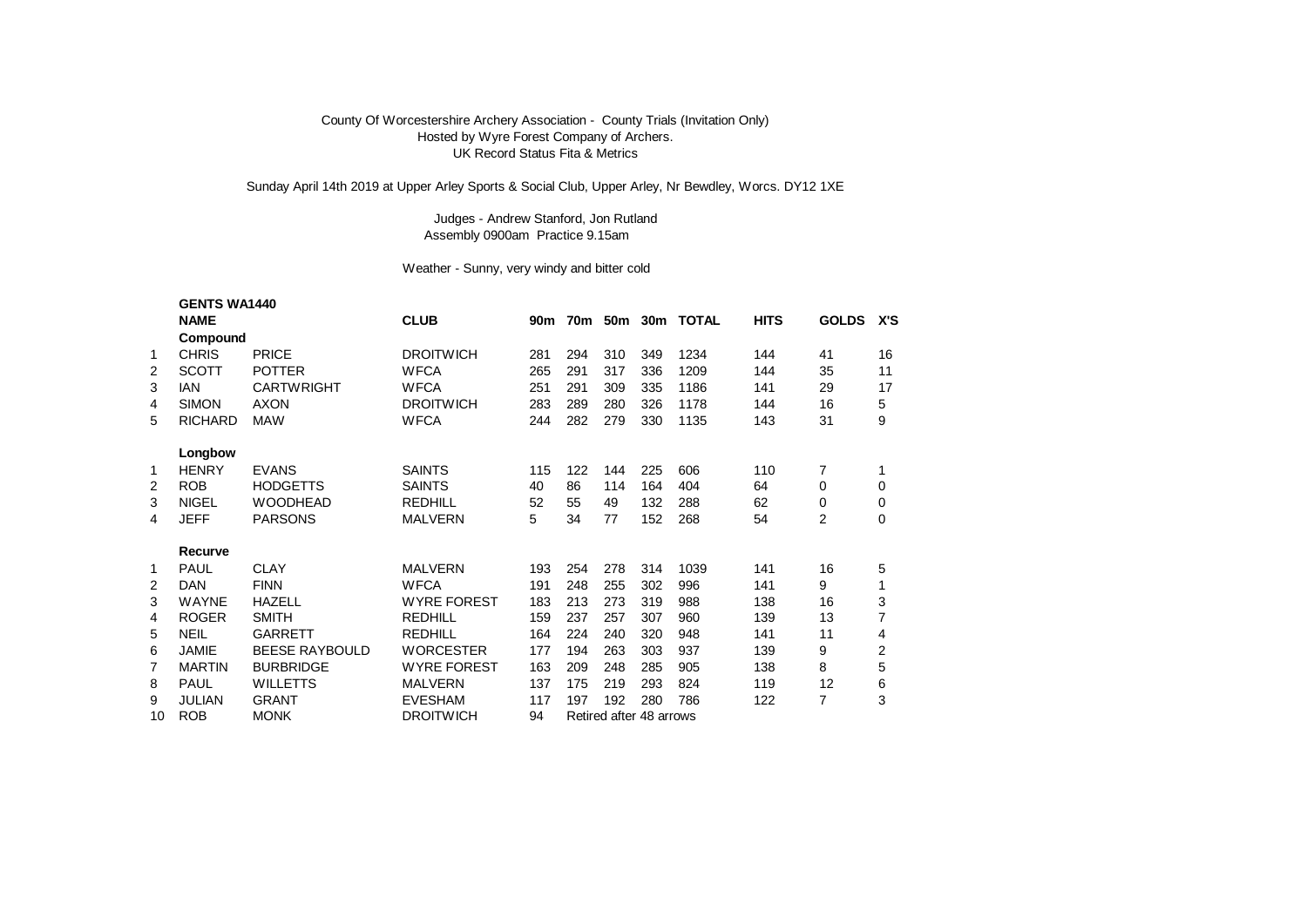|                | <b>LADIES WA1440</b><br><b>NAME</b><br>Compound        |                                                   | <b>CLUB</b>                                  |                    |                   |                   |                        | 70m 60m 50m 30m TOTAL | <b>HITS</b>       | <b>GOLDS</b>   | X'S                            |
|----------------|--------------------------------------------------------|---------------------------------------------------|----------------------------------------------|--------------------|-------------------|-------------------|------------------------|-----------------------|-------------------|----------------|--------------------------------|
| 1<br>2<br>3    | <b>ANNE</b><br><b>SHEILA</b><br><b>LINDSEY</b>         | <b>RUTLAND</b><br><b>HARRIS</b><br><b>BRAZIER</b> | <b>WFCA</b><br><b>REDHILL</b><br><b>WFCA</b> | 294<br>226<br>239  | 313<br>281<br>279 | 314<br>284<br>271 | 342<br>337<br>267      | 1263<br>1128<br>1056  | 144<br>144<br>142 | 32<br>32<br>13 | 11<br>9<br>1                   |
| 1              | Longbow<br><b>PENNY</b>                                | <b>NEAVERSON</b>                                  | <b>WFCA</b>                                  | 40                 | 56                | 60                | 144                    | 300                   | 77                | $\Omega$       | $\Omega$                       |
|                | Recurve                                                |                                                   |                                              |                    |                   |                   |                        |                       |                   |                |                                |
| 1              | <b>NICOLE</b>                                          | <b>BURDETT</b>                                    | <b>REDHILL</b>                               | 231                | 275               | 278               | 324                    | 1108                  | 144               | 19             | 8                              |
| 2              | LIZ<br><b>MELISSA</b>                                  | <b>WHITWORTH</b><br><b>PREECE</b>                 | <b>REDHILL</b><br><b>WFCA</b>                | 239<br>240         | 272<br>241        | 266<br>225        | 304<br>292             | 1081<br>998           | 143<br>141        | 13<br>17       | 3                              |
| 3<br>4         | <b>KAREN</b>                                           | <b>MCKAY</b>                                      | <b>WFCA</b>                                  | 197                | 245               | 200               | 286                    | 928                   | 139               | 6              | $\overline{7}$<br>$\mathbf{1}$ |
| 5              | <b>LAURA</b>                                           | <b>SMITH</b>                                      | <b>MALVERN</b>                               | 162                | 223               | 192               | 272                    | 849                   | 136               | $\overline{7}$ | $\overline{2}$                 |
| 6              | <b>SHARON</b>                                          | <b>MEDHURST</b>                                   | <b>REDHILL</b>                               | 6                  |                   |                   | Retred after 12 arrows |                       |                   |                |                                |
| $\overline{7}$ | <b>SANDRA</b>                                          | <b>ROBINSON</b>                                   | <b>DROITWICH</b>                             | <b>EDNS</b>        |                   |                   |                        |                       |                   |                |                                |
| 8              | <b>ELENI</b>                                           | <b>SPANAU</b>                                     | <b>REDHILL</b>                               |                    | <b>EDNS</b>       |                   |                        |                       |                   |                |                                |
|                | <b>METRIC 1</b>                                        |                                                   |                                              |                    |                   |                   |                        |                       |                   |                |                                |
|                | <b>NAME</b>                                            |                                                   | <b>CLUB</b>                                  |                    |                   |                   |                        |                       |                   |                |                                |
|                |                                                        |                                                   |                                              | 70m                |                   |                   |                        | 60m 50m 30m TOTAL     | <b>HITS</b>       | <b>GOLDS</b>   | X'S                            |
| 1<br>2         | <b>Recurve - Boys</b><br><b>GABRIEL</b><br><b>MATT</b> | <b>BEESE RAYBOULD</b><br><b>VAUGHAN</b>           | <b>WORCESTER</b><br><b>REDHILL</b>           | 260<br><b>EDNS</b> | 283               | 258               | 290                    | 1091                  | 143               | 11             | 4                              |
|                | <b>METRIC 2</b>                                        |                                                   |                                              |                    |                   |                   |                        |                       |                   |                |                                |
|                | <b>NAME</b>                                            |                                                   | <b>CLUB</b>                                  |                    |                   |                   |                        | 60m 50m 40m 30m TOTAL | <b>HITS</b>       | <b>GOLDS</b>   | X'S                            |
| 1              | <b>Recurve - Boys</b><br><b>CHARLIE</b>                | <b>MEDHURST</b>                                   | <b>REDHILL</b>                               | 242                | 246               | 293               | 304                    | 1085                  | 143               | 16             | $\overline{7}$                 |
|                | <b>Recurve - Girls</b>                                 |                                                   |                                              |                    |                   |                   |                        |                       |                   |                |                                |
| 1              | <b>FREYA</b>                                           | <b>PALMER</b>                                     | <b>REDHILL</b>                               | 301                | 280               | 283               | 299                    | 1163                  | 144               | 19             | $\overline{7}$                 |
| 2<br>3         | <b>KATIE</b><br><b>JASMINE</b>                         | <b>ROADKNIGHT</b>                                 | <b>REDHILL</b>                               | 216<br>170         | 244<br>193        | 229<br>152        | 295<br>238             | 984<br>753            | 141               | 17<br>5        | $\overline{\mathbf{4}}$<br>1   |
|                |                                                        | <b>SIMPSON</b>                                    | <b>WFCA</b>                                  |                    |                   |                   |                        |                       | 125               |                |                                |
|                | <b>METRIC 3</b><br><b>NAME</b>                         |                                                   | <b>CLUB</b>                                  |                    |                   |                   |                        | 50m 40m 30m 20m TOTAL | <b>HITS</b>       | <b>GOLDS</b>   | X'S                            |
| 1              | <b>Recurve- Girls</b><br>AMY                           | <b>ROADKNIGHT</b>                                 | <b>REDHILL</b>                               | 236                | 260               | 265               | 314                    | 1075                  | 144               | 20             | 5                              |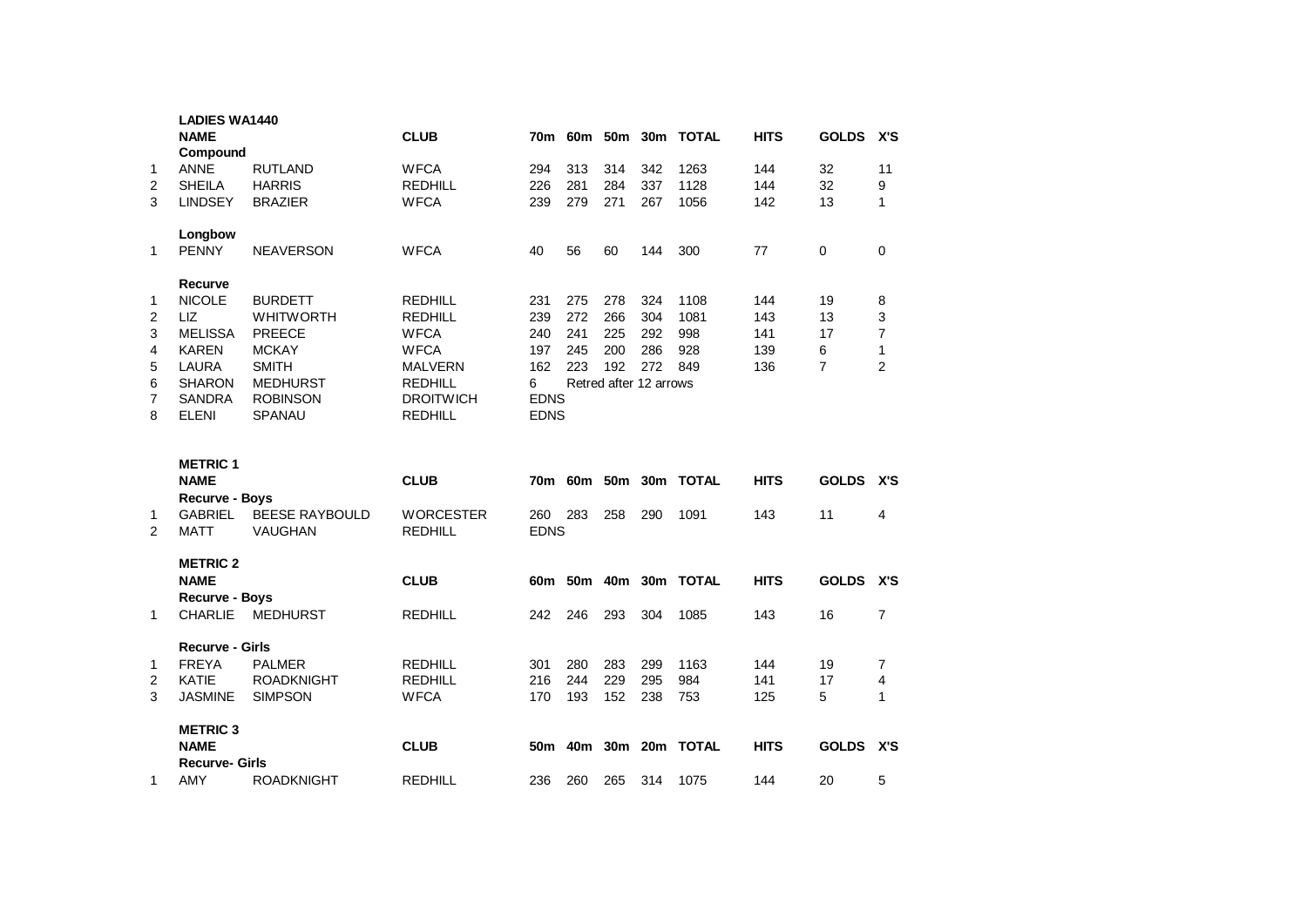| BEULAH | <b>HURST</b> | <b>MALVERN</b> | 212 |     | 259 276 312 | 1059 | 143 | 14 |  |
|--------|--------------|----------------|-----|-----|-------------|------|-----|----|--|
| KASIA  | CZYRKO       | DROITWICH      | 178 | 197 | 226 263     | 864  |     |    |  |